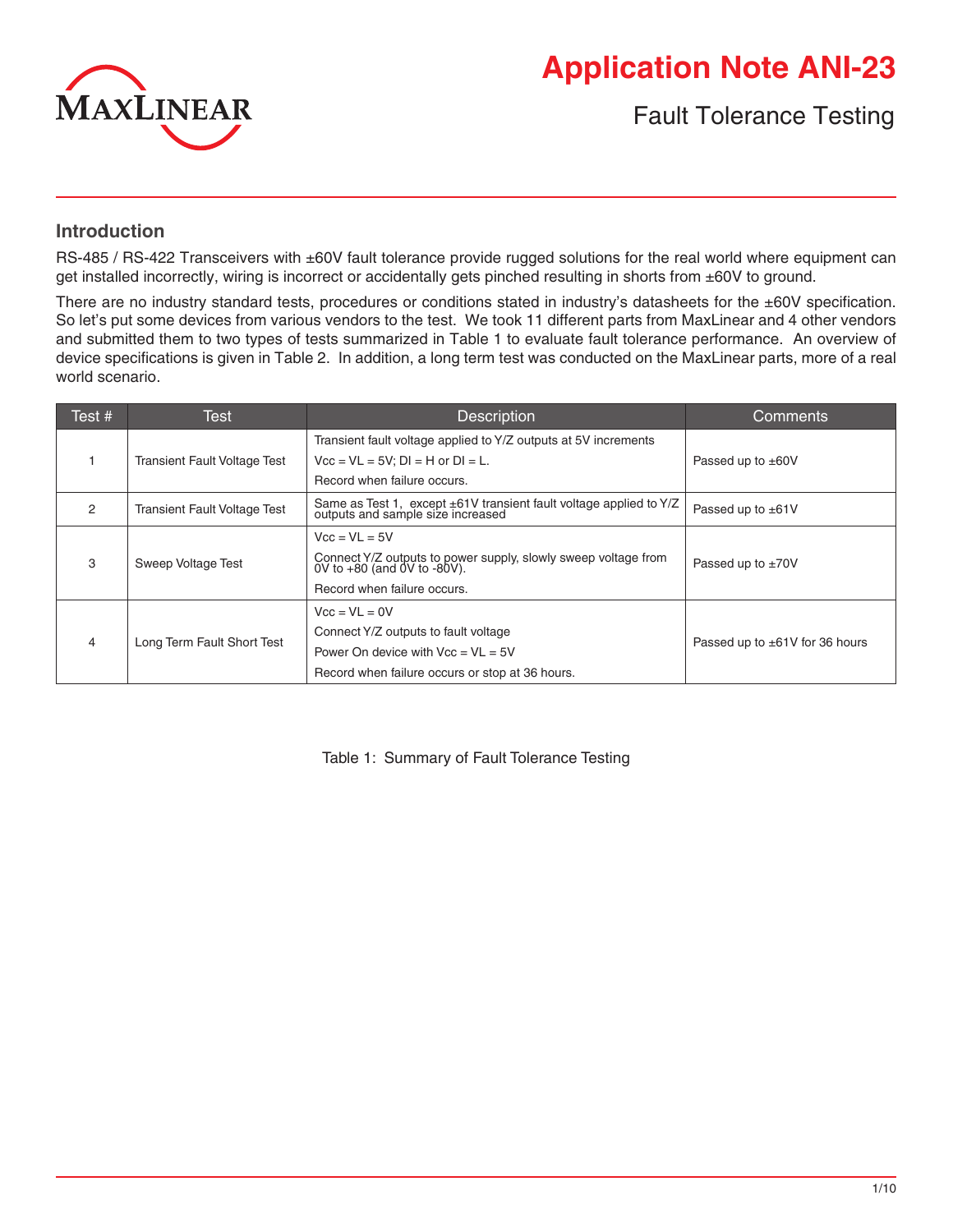|                            |                      | MaxLinear      | <b>MaxLinear</b> | <b>MaxLinear</b> | MaxLinear    | <b>Vendor A</b> | Vendor A    | Vendor B      | Vendor B      | Vendor C       | Vendor D                  |
|----------------------------|----------------------|----------------|------------------|------------------|--------------|-----------------|-------------|---------------|---------------|----------------|---------------------------|
| <b>Function</b>            |                      | XR33156        | XR33053          | XR33158          | XR33152      | Device 1        | Device 2    | Device 1      | Device 2      | Device 1       | <b>Devices</b><br>1, 2, 3 |
|                            | Fault Protection (V) | ±60            | ±60              | ±60              | ±60          | ±60             | ±60         | ±60           | ±60           | ±70            | ±80<br>$/±60*$            |
|                            | Common Mode (V)      | ±25            | ±25              | ±25              | ±25          | ±25             | ±25         | ±25           | ±25           | $-20$ to $+25$ | $-7$ to $+12$             |
| Supply (V)                 |                      | $3.0 - 5.0$    | $3.0 - 5.0$      | $3.0 - 5.0$      | $3.0 - 5.0$  | $4.5 - 5.5$     | $4.5 - 5.5$ | $3.0 - 5.5$   | $3.0 - 5.5$   | $4.5 - 5.5$    | $4.5 - 5.5$               |
| Speed (bps)                |                      | 20Mbps         | 1Mbps            | 20Mbps           | 250kbps      | 1Mbps           | 15Mbps      | 20Mbps        | 250Kbps       | 115Kbps        | 250Kbps<br>10Mbps         |
| VL pin                     |                      | Yes            | <b>No</b>        | <b>No</b>        | <b>No</b>    | <b>No</b>       | <b>No</b>   | <b>No</b>     | <b>No</b>     | <b>No</b>      | No                        |
| Cable Invert               |                      | Yes            | No               | Yes              | Yes          | No              | No          | <b>No</b>     | <b>No</b>     | <b>No</b>      | <b>No</b>                 |
| <b>Fail Safe</b>           |                      | Yes            | Yes              | Yes              | Yes          | Yes             | Yes         | Yes           | Yes           | Yes            | Yes                       |
| <b>Duplex</b>              |                      | Full           | Full             | Half             | Half         | Full            | Full        | Full          | Full          | Full           | Half                      |
| Unit Load                  |                      | 1/2.5          | 1/10             | 1/2.5            | 1/10         | 1/4             | 1/4         | 1/8           | 1/8           | 1/8            | 1/4                       |
| Devices on bus             |                      | 80             | 320              | 80               | 320          | 128             | 128         | 256           | 256           | 256            | 128                       |
| <b>ESD</b>                 | <b>Bus</b>           | $±15$ KV       | ±15KV            | ±15KV            | ±15KV        | ±2KV            | ±15KV       | ±15KV         | ±15KV         | $±16$ KV       | ±15KV                     |
| (HBM)                      | Other                | ±4KV           | ±4KV             | ±4KV             | $±4$ KV      | ±2KV            | $±8$ KV     | $±8$ KV       | $±8$ KV       | ±4KV           | ?                         |
|                            |                      | -40 to 85,     | $-40$ to 85.     | -40 to 85,       | $-40$ to 85, |                 |             | 0 to 70.      | 0 to 70.      |                |                           |
| Temperature<br>Grades (°C) |                      | $-40$ to $105$ | $-40$ to $105$   | -40 to 105       | -40 to 105   | -40 to 85       | $-40$ to 85 | $-40$ to 85.  | -40 to 85.    | -40 to 105     | -40 to 105                |
|                            |                      |                |                  |                  |              |                 |             | -40 to 125    | -40 to 125    |                |                           |
| Packages                   |                      | SOIC-8         | <b>SOIC-14</b>   | SOIC-8           | SOIC-8       | <b>SOIC-14</b>  | SOIC-14,    | SOIC-14,      | SOIC-14,      | <b>SOIC-14</b> | SOIC-14.                  |
|                            |                      |                |                  |                  |              |                 | MSOP-10     | <b>DFN-10</b> | <b>DFN-10</b> |                | SOIC-8                    |

Table 2: Specification Comparison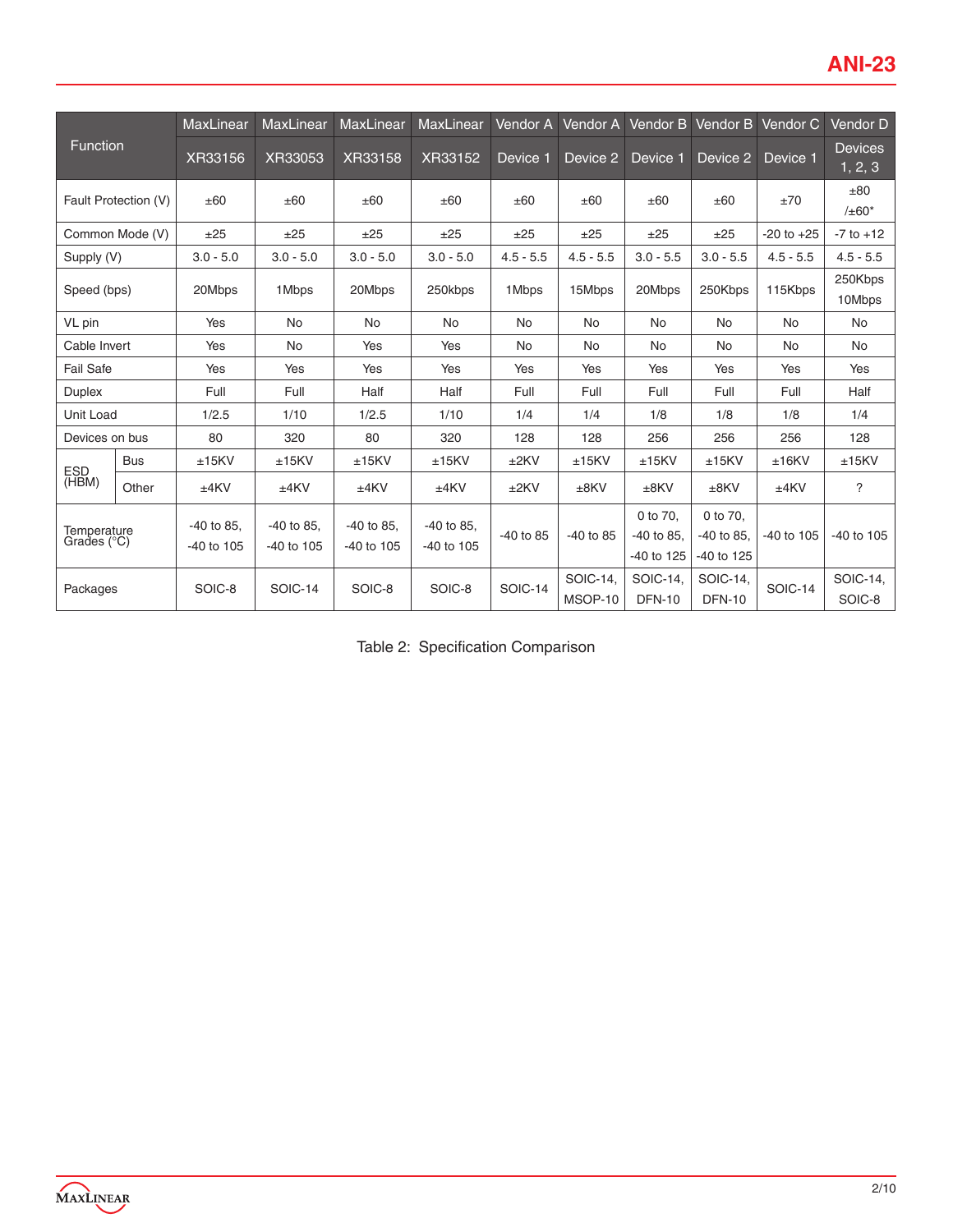# **Test 1: Transient Fault Voltage test to output Y/Z**

### Test Setup:

Application evaluation board with  $Vec = VL = 5.0V$ , VL with 0.1uF, Vcc with 0.1uF and 10uF on VL. HP6236B DC-Tripple outputs supply for fault transient testing voltage. HP E3631A DC Power supply for  $Vec = VL = 5V$ .

#### Test Procedure:

- 1. Power on device with  $Vec = VL = 5V$
- 2. First fault voltage with  $DI = H$  (+25V)
- 3. Retest the device with another setup. Making sure the device is still functional after the transient test.
- 4. Second fault voltage with  $DI = L$  (+25V)
- 5. Retest the device with another setup. Making sure the device is still functional after the transient test.
- 6. Third fault voltage with  $DI = H$  (-25V)
- 7. Retest the device with another setup. Making sure the device is still functional after the transient test.
- 8. Fourth fault voltage with  $DI = L$  (-25V)
- 9. Repeat the process from step 2 to step 8, at 5V interval until part failure occurs.
- 10. Record the fault voltage when failure occurs.



Figure 1: XR33152 / XR33158 Test Setup



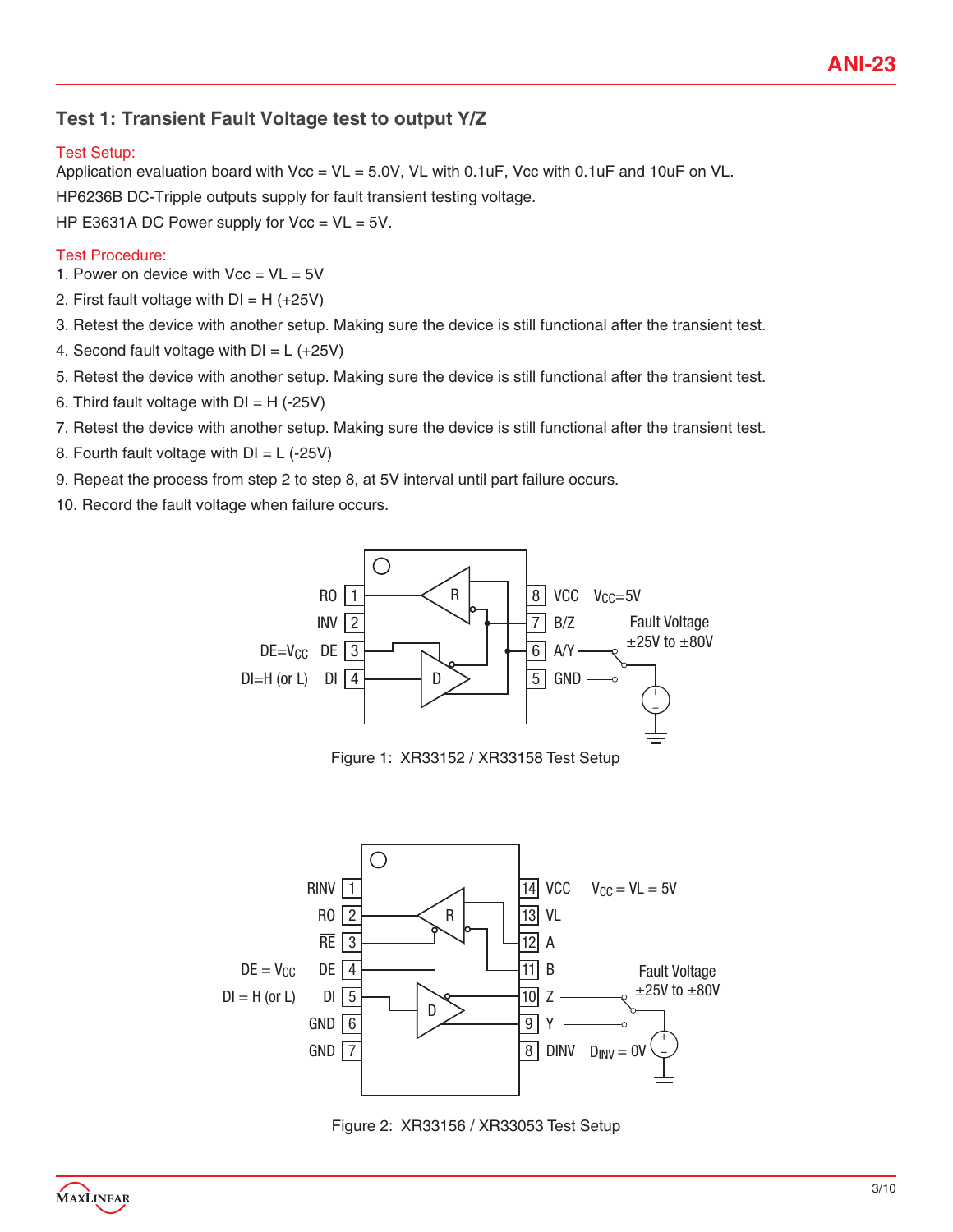| Part <sup>(1)</sup> /Fault (V) |                | 25             | $-25$  | 30     | $-30$  | 35           | -35    | 40     | $-40$  | 45     | $-45$  | 50     | $-50$  | 55     | -55    | 60     | $-60$  | 65     | $-65$     | 70         | $-70$  | 75 | $-75$ | 80 | $-80$ |
|--------------------------------|----------------|----------------|--------|--------|--------|--------------|--------|--------|--------|--------|--------|--------|--------|--------|--------|--------|--------|--------|-----------|------------|--------|----|-------|----|-------|
| $D =$                          |                | н              | н      | Н      | н      | Н            | Н      | н      | н      | Н      | Н      | н      | н      | н      | Н      | н      | н      | н      | Н         | Н          | н      | н  | Н     | н  | н     |
|                                |                | L              | L      | L      | L      | L            | L      | L      | L      | L      | L      | L      | L      | L      | L      | L      | L      | L      | L         | L          | L      |    | L     | L  | L     |
| Vendor<br>Device 1             | 1              | P<br>P         | P<br>P | P<br>P | P<br>P | P<br>P       | P<br>P | P<br>P | P<br>P | P<br>P | P<br>P | P<br>P | P<br>P | P<br>P | P<br>P | P<br>F |        |        |           |            |        |    |       |    |       |
| Vendor<br>Device 1             | $\overline{2}$ | P<br>P         | P<br>P | P<br>P | P<br>P | P<br>P       | P<br>P | P<br>P | P<br>P | P<br>P | P<br>P | P<br>P | P<br>P | P<br>P | P<br>P | P<br>F |        |        |           |            |        |    |       |    |       |
| Vendor<br>Device 2             | 1              | P              | P      | P      | P      | P            | P      | P      | P      | P      | P      | P      |        |        |        |        |        |        |           |            |        |    |       |    |       |
| Vendor                         | 2              | P<br>P         | P<br>P | P<br>P | P<br>P | P<br>P       | P<br>P | P<br>P | P<br>P | P<br>P | P<br>P | F<br>P |        |        |        |        |        |        |           |            |        |    |       |    |       |
| Device 2                       |                | P              | P      | P      | P      | P            | P      | P      | P      | P      | P      | F      |        |        |        |        |        |        |           |            |        |    |       |    |       |
| Vendor B<br>Device 1           | 1              | P<br>P         | P<br>P | F      |        |              |        |        |        |        |        |        |        |        |        |        |        |        |           |            |        |    |       |    |       |
| Vendor B<br>Device 1           | 2              | P<br>P         | P<br>P | F      |        |              |        |        |        |        |        |        |        |        |        |        |        |        |           |            |        |    |       |    |       |
| Vendor B                       | $\mathbf{1}$   | P              | P      | P      | P      | P            | P      | F      |        |        |        |        |        |        |        |        |        |        |           |            |        |    |       |    |       |
| Device 2                       |                | P<br>P         | P<br>P | P<br>P | P<br>P | P<br>P       | P<br>P | P      |        |        |        |        |        |        |        |        |        |        |           |            |        |    |       |    |       |
| Vendor B<br>Device 2           | $\overline{c}$ | P              | P      | P      | P      | P            | P      | P      | F      |        |        |        |        |        |        |        |        |        |           |            |        |    |       |    |       |
| Vendor C                       |                | P              | P      | P      | P      | P            | P      | P      | P      | P      | P      | P      | P      | P      | P      | P      | P      | P      | P         | P          | F      |    |       |    |       |
| Device 1                       | $\mathbf{1}$   | P              | P      | P      | P      | P            | P      | P      | P      | P      | P      | P      | P      | P      | P      | P      | P      | P      | P         | P          |        |    |       |    |       |
| Vendor C<br>Device 1           | $\overline{c}$ | P              | P      | P      | P      | P            | P      | P      | P      | P      | P      | P      | P      | P      | P      | P      | P      | P      | P         | P          |        |    |       |    |       |
|                                |                | P<br>P         | P<br>P | P<br>P | P<br>P | P<br>P       | P<br>P | P<br>P | P<br>P | P<br>P | P<br>P | P<br>P | P<br>P | P<br>P | P<br>P | P<br>P | P<br>P | P<br>P | P<br>P    | F<br>P     | P      | F  |       |    |       |
| Vendor D<br>Device 1           | 1              | P              | P      | P      | P      | P            | P      | P      | P      | P      | P      | P      | P      | P      | P      | P      | P      | P      | P         | P          | P      |    |       |    |       |
| Vendor D                       |                | P              | P      | P      | P      | P            | P      | P      | P      | P      | P      | P      | P      | P      | P      | P      | P      | P      | P         | P          | P      |    |       |    |       |
| Device 1                       | $\overline{c}$ | P              | P      | P      | P      | P            | P      | P      | P      | P      | P      | P      | P      | P      | P      | P      | P      | P      | P         | P          | P      |    |       |    |       |
| Vendor D<br>Device 2           | 1              | P<br>P         | P<br>P | P<br>P | P<br>P | P<br>P       | P<br>P | P<br>P | P<br>P | P<br>P | P<br>P | P<br>P | P<br>P | P<br>P | P<br>P | P<br>P | P<br>P | P<br>P | P<br>P    | F          |        |    |       |    |       |
| Vendor D                       |                | P              | P      | P      | P      | P            | P      | P      | P      | P      | P      | P      | P      | P      | P      | P      | P      | P      | P         | P          | P      |    |       |    |       |
| Device 2                       | 2              | P              | P      | P      | P      | P            | P      | P      | P      | P      | P      | P      | P      | P      | P      | P      | P      | P      | P         | P          | F      |    |       |    |       |
| Vendor D                       | 1              | P              | P      | P      | P      | P            | P      | P      | P      | P      | P      | P      | P      | P      | P      | P      | P      | P      | P         | P          | P      |    |       |    |       |
| Device 3                       |                | P              | P      | P      | P      | P            | P      | P      | P      | P      | P      | P      | P      | P      | P      | P      | P      | P      | P         | P          | P      |    |       |    |       |
| Vendor D<br>Device 3           | 2              | P<br>P         | P<br>P | P<br>P | P<br>P | P<br>P       | P<br>P | P<br>P | P<br>P | P<br>P | P<br>P | P<br>P | P<br>P | P<br>P | P<br>P | P<br>P | P<br>P | P<br>P | P<br>P    | P<br>P     | P<br>P |    |       |    |       |
| XR33152                        | $\mathbf{1}$   | P              | P      | P      | P      | P            | P      | P      | P      | P      | P      | P      | P      | P      | P      | P      | P      | F      |           | Fail 65.2  |        |    |       |    |       |
|                                |                | P              | P<br>P | P<br>P | P<br>P | P<br>P       | P<br>P | P      | P<br>P | P<br>P | P      | P<br>P | P<br>P | P<br>P | P<br>P | P<br>P | P<br>P | P<br>F |           |            |        |    |       |    |       |
| XR33152                        | $\overline{c}$ | P<br>P         | P      | P      | P      | P            | P      | P<br>P | P      | P      | P<br>P | P      | P      | P      | P      | P      | P      | P      |           | Fail 65.6  |        |    |       |    |       |
|                                |                | Ρ              | P      | Ρ      | P      | P            | P      | P      | P      | P      | P      | P      | P      | P      | P      | P      | P      |        |           | Fail -66.4 |        |    |       |    |       |
| XR33152                        | 3              | P              | P      | P      | P      | P            | P      | P      | P      | P      | P      | P      | P      | P      | P      | P      | P      | F      |           |            |        |    |       |    |       |
| XR33156                        | 1              | P              | P      | P      | P      | P            | P      | P      | P      | P      | P      | P      | P      | P      | P      | P      | P      | P      | Fail 68.1 |            |        |    |       |    |       |
|                                |                | $\overline{P}$ | P      | P      | P      | P            | P      | P      | P      | P      | P      | P      | P      | P      | P      | P      | P      | P      |           |            |        |    |       |    |       |
| XR33156                        | $\overline{c}$ | P              | P      | P      | P      | P            | P      | P      | Ρ      | P      | P      | P      | P      | P      | P      | P      | P      | F      |           | Fail 65.5  |        |    |       |    |       |
|                                |                | P<br>P         | Ρ<br>P | P<br>P | P<br>P | P<br>P       | P<br>P | P<br>P | Ρ<br>P | P<br>P | P<br>P | P<br>P | P<br>P | P<br>P | P<br>P | P<br>P | P<br>P | P      |           | Fail -66.1 |        |    |       |    |       |
| XR33156                        | 3              | P              | P      | P      | P      | P            | P      | P      | P      | P      | P      | P      | P      | P      | P      | P      | P      | F      |           |            |        |    |       |    |       |
| XR33158                        | 1              | P<br>P         | P<br>P | P<br>P | P<br>P | P<br>P       | P<br>P | P<br>P | P<br>P | P<br>P | P<br>P | P<br>P | P<br>P | P<br>P | P<br>P | P<br>P | P<br>P | F<br>P |           | Fail 65.5  |        |    |       |    |       |
|                                |                | P              | Ρ      | P      | P      | P            | P      | P      | P      | P      | P      | P      | P      | P      | P      | P      | P      | P      |           | Fail -66.2 |        |    |       |    |       |
| XR33158                        | 2              | $\mathsf P$    | P      | P      | P      | $\mathsf{P}$ | P      | P      | P      | P      | P      | P      | P      | P      | P      | P      | P      | F      |           |            |        |    |       |    |       |
| XR33158                        | 3              | P              | P      | P      | P      | P            | P      | P      | P      | P      | P      | P      | P      | P      | P      | P      | P      | F      |           | Fail 65.43 |        |    |       |    |       |
|                                |                | P              | P      | P      | P      | P            | P      | P      | P      | P      | P      | P      | P      | P      | P      | P      | P      | P      |           |            |        |    |       |    |       |
| XR33053                        | 1              | P<br>P         | P<br>Ρ | P<br>P | P<br>P | P<br>P       | P<br>P | P<br>P | Ρ<br>P | P<br>P | P<br>P | P<br>P | P<br>P | P<br>P | P<br>P | P<br>P | P<br>P | F<br>P |           | Fail 65.6  |        |    |       |    |       |
|                                |                | P              | P      | P      | P      | $\mathsf{P}$ | P      | P      | P      | P      | P      | P      | P      | P      | P      | P      | P      | F      |           | Fail 65.7  |        |    |       |    |       |
| XR33053                        | $\overline{2}$ | P              | P      | P      | P      | P            | P      | P      | P      | P      | P      | P      | P      | P      | P      | P      | P      | P      |           |            |        |    |       |    |       |
| XR33053                        | 3              | P              | P      | P      | P      | P            | P      | P      | P      | P      | P      | P      | P      | P      | P      | P      | P      | F      |           | Fail 65.2  |        |    |       |    |       |
|                                |                | P              | Ρ      | P      | P      | Ρ            | P      | P      | Ρ      | P      | Ρ      | P      | P      | P      | P      | P      | P      | P      |           |            |        |    |       |    |       |

NOTE 1: VL nd  $V_{CC}$  with 0.1uF,  $V_{CC} = VL$ , Output Y nd 10 uF on VL

Table 3: Test 1 Fault Tolerance Test Results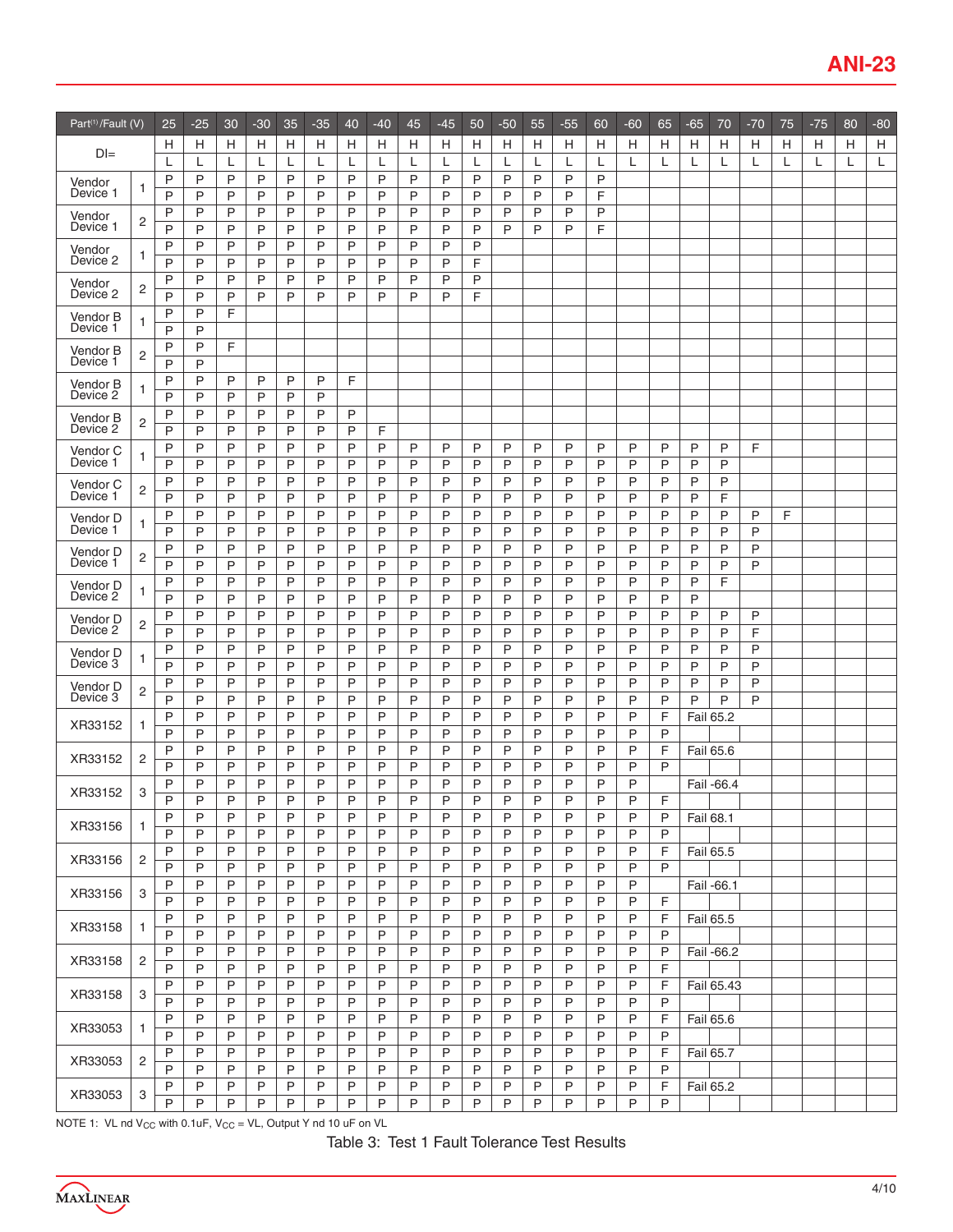| Vendor   | Device         | Fault Tolerance Clain $(\pm V)$ | <b>Test 1 Summary</b> | % of Claim |
|----------|----------------|---------------------------------|-----------------------|------------|
|          | XR33152        | 60                              | 60                    | 100.0      |
| Exar     | XR33156        | 60                              | 60                    | 100.0      |
|          | XR33158        | 60                              | 60                    | 100.0      |
|          | XR33053        | 60                              | 60                    | 100.0      |
| Vendor A |                | 60                              | 45                    | 75.0       |
|          | $\overline{c}$ | 60                              | 55                    | 91.7       |
| Vendor B |                | 60                              | 25                    | 41.7       |
|          | $\overline{c}$ | 60                              | 35                    | 58.3       |
| Vendor C |                | 70                              | 65                    | 92.9       |
|          |                | 80                              | 70                    | 87.5       |
| Vendor D | 2              | 80                              | 65                    | 81.3       |
|          | 3              | 80                              | 70                    | 87.5       |

Table 4: Summary of Test 1 Fault Tolerance Test Results

# **Test 2: Transient Fault Voltage Test to output Y and Z, ±61V on Exar Devices**

#### Test Procedure:

Additional testing was performed to solidify the 4 MaxLinear parts. Test 1 was performed with fault voltage set at an increased ±61V with an increased sample size of 10 each of the XR33156, XR33053, XR33158 and XR33152.

| Part <sup>(1)</sup> | Fault (V)      | 25 | $-25$ | 30 | $-30$ | 35 | $-35$ | 40 | $-40$ | 45 | $-45$ | 50 | $-50$ | 55 | $-55$ | 61 | $-61$ | 65 | $-65$                     | 70 | $-70$ |
|---------------------|----------------|----|-------|----|-------|----|-------|----|-------|----|-------|----|-------|----|-------|----|-------|----|---------------------------|----|-------|
|                     |                | H  | H     | H  | H     | H  | H     | H  | H     | H  | H     | H  | H     | H  | H     | H  | H     | H  | $\boldsymbol{\mathsf{H}}$ | H  | H     |
| $DI =$              |                | L  | L     | L  | L     | L  | L     | L  | L     | L  | L     | L  | L     | L. | L     |    |       | Щ. |                           | L. | L     |
| XR33152             | 1              |    |       |    |       |    |       |    |       |    |       |    |       |    |       | P  | P     |    |                           |    |       |
|                     |                |    |       |    |       |    |       |    |       |    |       |    |       |    |       | P  | P     |    |                           |    |       |
| XR33152             | $\overline{2}$ |    |       |    |       |    |       |    |       |    |       |    |       |    |       | P  | P     |    |                           |    |       |
|                     |                |    |       |    |       |    |       |    |       |    |       |    |       |    |       | P  | P     |    |                           |    |       |
| XR33152             | 3              |    |       |    |       |    |       |    |       |    |       |    |       |    |       | P  | P     |    |                           |    |       |
|                     |                |    |       |    |       |    |       |    |       |    |       |    |       |    |       | P  | P     |    |                           |    |       |
| XR33152             | $\overline{4}$ |    |       |    |       |    |       |    |       |    |       |    |       |    |       | P  | P     |    |                           |    |       |
|                     |                |    |       |    |       |    |       |    |       |    |       |    |       |    |       | P  | P     |    |                           |    |       |
| XR33152             | 5              |    |       |    |       |    |       |    |       |    |       |    |       |    |       | P  | P     |    |                           |    |       |
|                     |                |    |       |    |       |    |       |    |       |    |       |    |       |    |       | P  | P     |    |                           |    |       |
| XR33152             | 6              |    |       |    |       |    |       |    |       |    |       |    |       |    |       | P  | P     |    |                           |    |       |
|                     |                |    |       |    |       |    |       |    |       |    |       |    |       |    |       | P  | P     |    |                           |    |       |
| XR33152             | $\overline{7}$ |    |       |    |       |    |       |    |       |    |       |    |       |    |       | P  | P     |    |                           |    |       |
|                     |                |    |       |    |       |    |       |    |       |    |       |    |       |    |       | P  | P     |    |                           |    |       |
| XR33152             | 8              |    |       |    |       |    |       |    |       |    |       |    |       |    |       | P  | P     |    |                           |    |       |
|                     |                |    |       |    |       |    |       |    |       |    |       |    |       |    |       | P  | P     |    |                           |    |       |
| XR33152             | 9              |    |       |    |       |    |       |    |       |    |       |    |       |    |       | P  | P     |    |                           |    |       |
|                     |                |    |       |    |       |    |       |    |       |    |       |    |       |    |       | P  | P     |    |                           |    |       |
| XR33152             | 10             |    |       |    |       |    |       |    |       |    |       |    |       |    |       | P  | P     |    |                           |    |       |
|                     |                |    |       |    |       |    |       |    |       |    |       |    |       |    |       | P  | P     |    |                           |    |       |

NOTE 1: VL and VCC with 0.1uF, VCC = VL, Output Y and 10 uF on VL

Table 5: Half Duplex XR33152 Transient Test,  $DI = H / L$ ,  $\pm 61V$  Fault Tolerance to Both Z or Y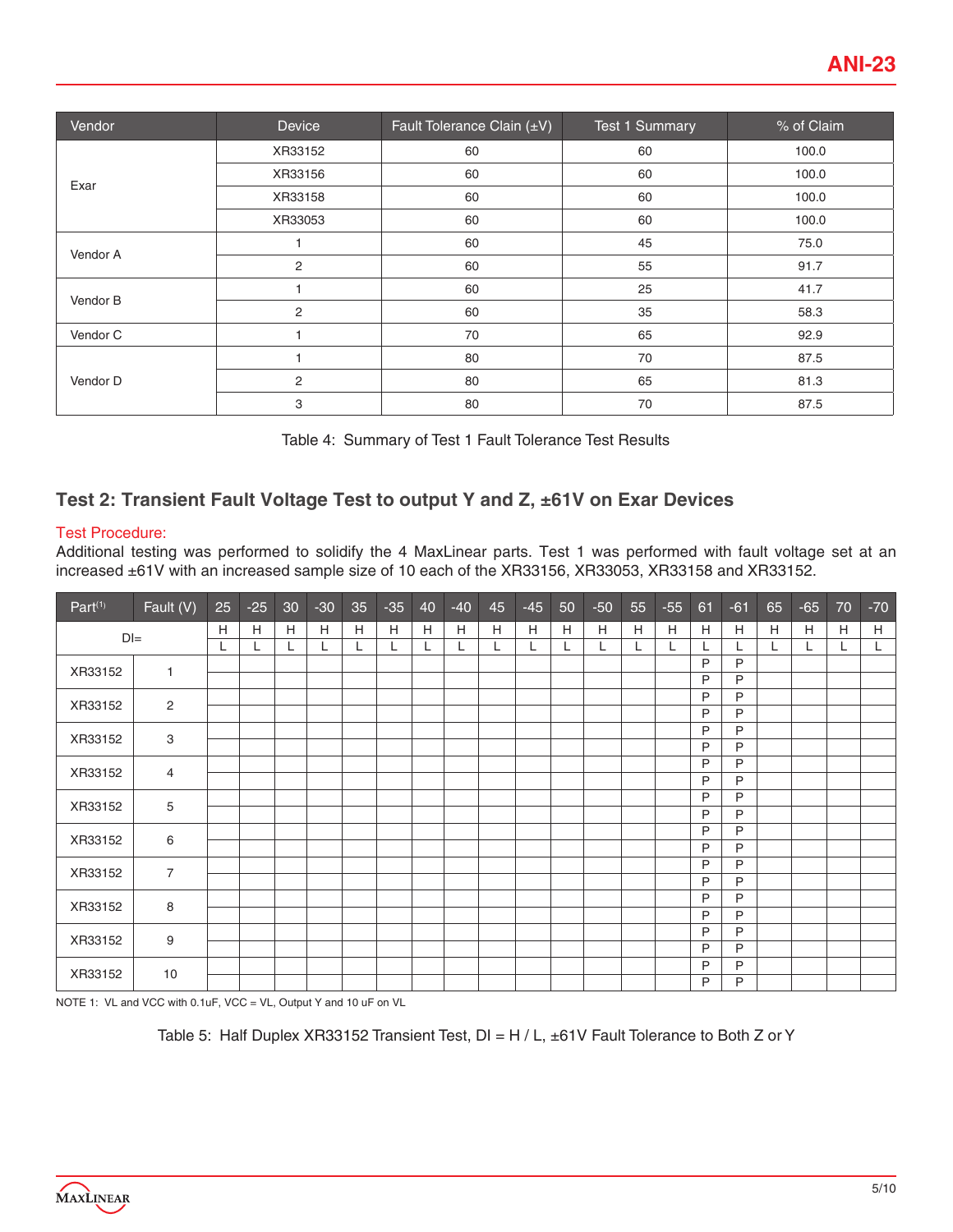| Part <sup>(1)</sup> | Fault (V)      | 25 | $-25$ | 30 <sub>o</sub> | $-30$ | 35 | $-35$ | 40 | $-40$ | 45 | $-45$ | 50 | $-50$ | 55 | $-55$ | 61     | $-61$  | 65 | $-65$ | 70 | $-70$ |
|---------------------|----------------|----|-------|-----------------|-------|----|-------|----|-------|----|-------|----|-------|----|-------|--------|--------|----|-------|----|-------|
| $DI =$              |                | Н  | H     | H               | Н     | н  | H     | H  | Н     | H  | Н     | H  | H     | H  | H     | H      | Н      | H  | H     | H  | H     |
|                     |                | L  |       | ┗               | L.    | L  | L     | L  | L     | L  | L     | L  | L     | L  | L     |        | L      | L  | L     | L  | L.    |
| XR33156             | 1              |    |       |                 |       |    |       |    |       |    |       |    |       |    |       | P      | P      |    |       |    |       |
|                     |                |    |       |                 |       |    |       |    |       |    |       |    |       |    |       | P      | P      |    |       |    |       |
| XR33156             | 2              |    |       |                 |       |    |       |    |       |    |       |    |       |    |       | P      | P      |    |       |    |       |
|                     |                |    |       |                 |       |    |       |    |       |    |       |    |       |    |       | P      | P      |    |       |    |       |
| XR33156             | 3              |    |       |                 |       |    |       |    |       |    |       |    |       |    |       | P      | P      |    |       |    |       |
|                     |                |    |       |                 |       |    |       |    |       |    |       |    |       |    |       | P      | P      |    |       |    |       |
| XR33156             | 4              |    |       |                 |       |    |       |    |       |    |       |    |       |    |       | P      | P      |    |       |    |       |
|                     |                |    |       |                 |       |    |       |    |       |    |       |    |       |    |       | P      | P      |    |       |    |       |
| XR33156             | 5              |    |       |                 |       |    |       |    |       |    |       |    |       |    |       | P      | P      |    |       |    |       |
|                     |                |    |       |                 |       |    |       |    |       |    |       |    |       |    |       | P      | P      |    |       |    |       |
| XR33156             | 6              |    |       |                 |       |    |       |    |       |    |       |    |       |    |       | P      | P      |    |       |    |       |
|                     |                |    |       |                 |       |    |       |    |       |    |       |    |       |    |       | P      | P      |    |       |    |       |
| XR33156             | $\overline{7}$ |    |       |                 |       |    |       |    |       |    |       |    |       |    |       | P      | P      |    |       |    |       |
|                     |                |    |       |                 |       |    |       |    |       |    |       |    |       |    |       | P      | P      |    |       |    |       |
| XR33156             | 8              |    |       |                 |       |    |       |    |       |    |       |    |       |    |       | P      | P      |    |       |    |       |
|                     |                |    |       |                 |       |    |       |    |       |    |       |    |       |    |       | P      | P      |    |       |    |       |
| XR33156             | 9              |    |       |                 |       |    |       |    |       |    |       |    |       |    |       | P      | P      |    |       |    |       |
|                     |                |    |       |                 |       |    |       |    |       |    |       |    |       |    |       | P      | P      |    |       |    |       |
| XR33156             | 10             |    |       |                 |       |    |       |    |       |    |       |    |       |    |       | P<br>P | P<br>P |    |       |    |       |

NOTE 1: VL and  $V_{CC}$  with 0.1uF,  $V_{CC} = VL$ , Output Y and 10 uF on VL

## Table 6: Full Duplex XR33156 Transient Test, DI = H / L, ±61V Fault Tolerance to Both Z or Y

| Part <sup>(1)</sup> | Fault (V)                 | 25 | $-25$ | 30 | $-30$ | 35 | $-35$ | 40 | $-40$ | 45 | $-45$ | 50 | $-50$ | 55 | $-55$ | 61     | $-61$  | 65 | $-65$ | 70 | $-70$ |
|---------------------|---------------------------|----|-------|----|-------|----|-------|----|-------|----|-------|----|-------|----|-------|--------|--------|----|-------|----|-------|
| $DI =$              |                           | H  | H     | H  | H     | H  | H     | H  | H     | H  | H     | H  | Н     | Н  | Н     | H      | Н      | H  | H     | H  | H     |
|                     |                           | L  | L     |    | L     | L  | L     | L  | L     | L  | L     | L  | L     | L  | L     |        | L      | L  | L     | L  | L.    |
| XR33158             | 1                         |    |       |    |       |    |       |    |       |    |       |    |       |    |       | P      | P      |    |       |    |       |
|                     |                           |    |       |    |       |    |       |    |       |    |       |    |       |    |       | P      | P      |    |       |    |       |
| XR33158             | $\overline{\mathbf{c}}$   |    |       |    |       |    |       |    |       |    |       |    |       |    |       | P      | P      |    |       |    |       |
|                     |                           |    |       |    |       |    |       |    |       |    |       |    |       |    |       | P      | P      |    |       |    |       |
| XR33158             | $\ensuremath{\mathsf{3}}$ |    |       |    |       |    |       |    |       |    |       |    |       |    |       | P      | P      |    |       |    |       |
|                     |                           |    |       |    |       |    |       |    |       |    |       |    |       |    |       | P      | P      |    |       |    |       |
| XR33158             | 4                         |    |       |    |       |    |       |    |       |    |       |    |       |    |       | P<br>P | P<br>P |    |       |    |       |
|                     |                           |    |       |    |       |    |       |    |       |    |       |    |       |    |       | P      | P      |    |       |    |       |
| XR33158             | 5                         |    |       |    |       |    |       |    |       |    |       |    |       |    |       | P      | P      |    |       |    |       |
|                     |                           |    |       |    |       |    |       |    |       |    |       |    |       |    |       | P      | P      |    |       |    |       |
| XR33158             | 6                         |    |       |    |       |    |       |    |       |    |       |    |       |    |       | P      | P      |    |       |    |       |
|                     |                           |    |       |    |       |    |       |    |       |    |       |    |       |    |       | P      | P      |    |       |    |       |
| XR33158             | $\overline{7}$            |    |       |    |       |    |       |    |       |    |       |    |       |    |       | P      | P      |    |       |    |       |
|                     |                           |    |       |    |       |    |       |    |       |    |       |    |       |    |       | P      | P      |    |       |    |       |
| XR33158             | 8                         |    |       |    |       |    |       |    |       |    |       |    |       |    |       | P      | P      |    |       |    |       |
|                     |                           |    |       |    |       |    |       |    |       |    |       |    |       |    |       | P      | P      |    |       |    |       |
| XR33158             | 9                         |    |       |    |       |    |       |    |       |    |       |    |       |    |       | P      | P      |    |       |    |       |
|                     |                           |    |       |    |       |    |       |    |       |    |       |    |       |    |       | P      | P      |    |       |    |       |
| XR33158             | 10                        |    |       |    |       |    |       |    |       |    |       |    |       |    |       | P      | P      |    |       |    |       |

NOTE 1: VL and  $V_{CC}$  with 0.1uF,  $V_{CC} = VL$ , Output Y and 10 uF on VL

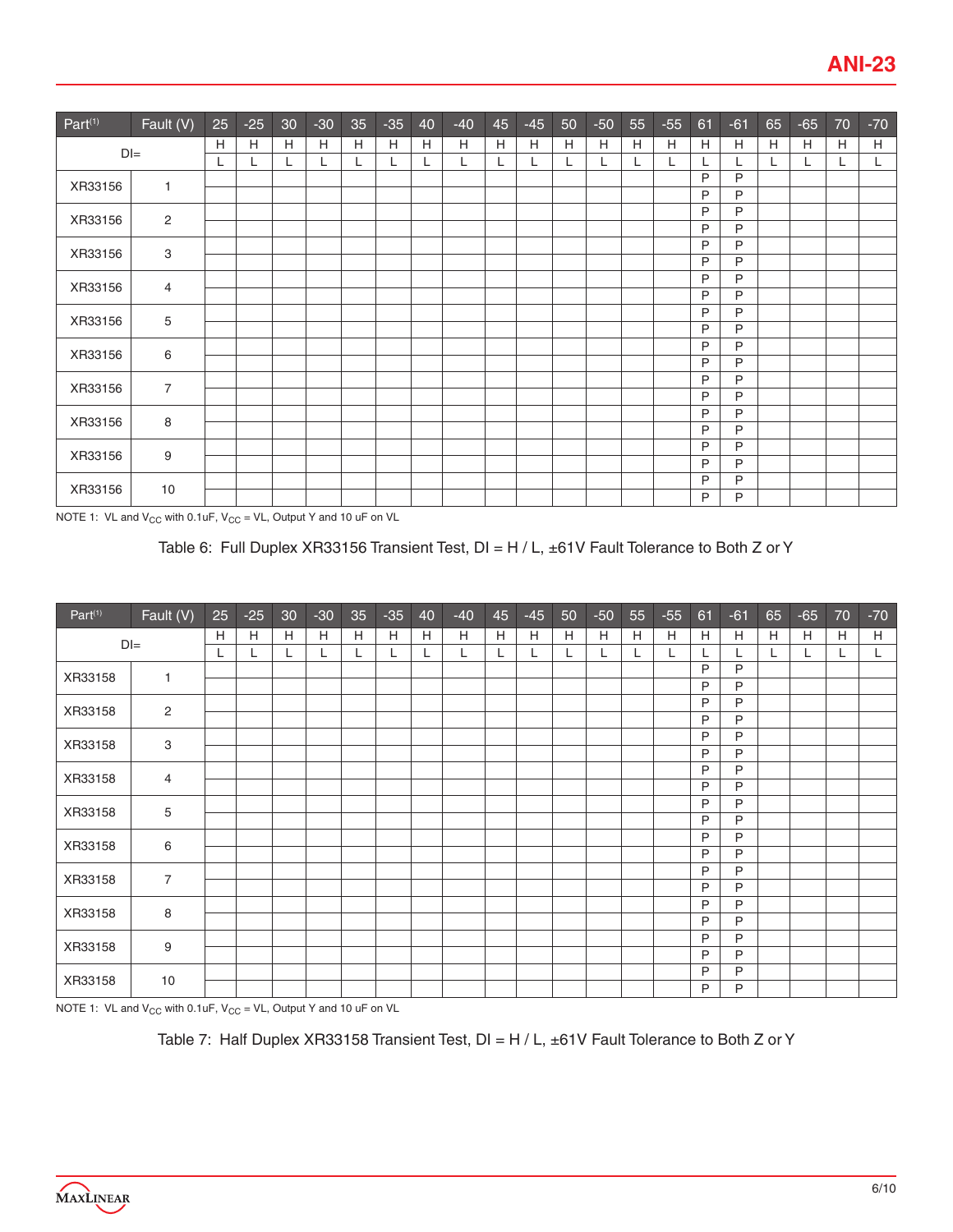| Part <sup>(1)</sup> | Fault (V)      | 25 | $-25$ | 30 | $-30$ | 35 | $-35$ | 40 | $-40$ | 45 | $-45$ | 50 | $-50$ | 55 | $-55$ | 61           | $-61$ | 65 | $-65$ | 70 | $-70$ |
|---------------------|----------------|----|-------|----|-------|----|-------|----|-------|----|-------|----|-------|----|-------|--------------|-------|----|-------|----|-------|
|                     | $DI =$         | Н  | Н     | H  | Н     | Н  | H     | H  | Н     | H  | Н     | H  | H     | H  | н     | H            | Н     | H  | H     | H  | H     |
|                     |                | ┗  |       |    | L.    | L  | L     | L  | L     | L  | L     | L  | L     | L  | ┕     | L            | L     | L  | L     | L. | L.    |
| XR33053             | 1              |    |       |    |       |    |       |    |       |    |       |    |       |    |       | P            | P     |    |       |    |       |
|                     |                |    |       |    |       |    |       |    |       |    |       |    |       |    |       | P            | P     |    |       |    |       |
| XR33053             | 2              |    |       |    |       |    |       |    |       |    |       |    |       |    |       | P            | P     |    |       |    |       |
|                     |                |    |       |    |       |    |       |    |       |    |       |    |       |    |       | P            | P     |    |       |    |       |
| XR33053             | 3              |    |       |    |       |    |       |    |       |    |       |    |       |    |       | P            | P     |    |       |    |       |
|                     |                |    |       |    |       |    |       |    |       |    |       |    |       |    |       | P            | P     |    |       |    |       |
| XR33053             | 4              |    |       |    |       |    |       |    |       |    |       |    |       |    |       | P            | P     |    |       |    |       |
|                     |                |    |       |    |       |    |       |    |       |    |       |    |       |    |       | P            | P     |    |       |    |       |
| XR33053             | 5              |    |       |    |       |    |       |    |       |    |       |    |       |    |       | P            | P     |    |       |    |       |
|                     |                |    |       |    |       |    |       |    |       |    |       |    |       |    |       | P            | P     |    |       |    |       |
| XR33053             | 6              |    |       |    |       |    |       |    |       |    |       |    |       |    |       | P            | P     |    |       |    |       |
|                     |                |    |       |    |       |    |       |    |       |    |       |    |       |    |       | P            | P     |    |       |    |       |
| XR33053             | $\overline{7}$ |    |       |    |       |    |       |    |       |    |       |    |       |    |       | P            | P     |    |       |    |       |
|                     |                |    |       |    |       |    |       |    |       |    |       |    |       |    |       | P            | P     |    |       |    |       |
| XR33053             | 8              |    |       |    |       |    |       |    |       |    |       |    |       |    |       | P            | P     |    |       |    |       |
|                     |                |    |       |    |       |    |       |    |       |    |       |    |       |    |       | P            | P     |    |       |    |       |
| XR33053             | 9              |    |       |    |       |    |       |    |       |    |       |    |       |    |       | P            | P     |    |       |    |       |
|                     |                |    |       |    |       |    |       |    |       |    |       |    |       |    |       | P            | P     |    |       |    |       |
| XR33053             | 10             |    |       |    |       |    |       |    |       |    |       |    |       |    |       | P            | P     |    |       |    |       |
|                     |                |    |       |    |       |    |       |    |       |    |       |    |       |    |       | $\mathsf{P}$ | P     |    |       |    |       |

NOTE 1: VL and  $V_{CC}$  with 0.1uF,  $V_{CC} = VL$ , Output Y and 10 uF on VL

# Table 8: Full Duplex XR33053 Transient Test, DI = H / L, ±61V Fault Tolerance to Both Z or Y

| Vendor   | Device         | Fault Tolerance Clain (±V) | Test 1,2 Summary | % of Claim |
|----------|----------------|----------------------------|------------------|------------|
|          | XR33152        | 60                         | 61               | 101.7      |
| Exar     | XR33156        | 60                         | 61               | 101.7      |
|          | XR33158        | 60                         | 61               | 101.7      |
|          | XR33053        | 60                         | 61               | 101.7      |
| Vendor A |                | 60                         | 45               | 75.0       |
|          | $\overline{2}$ | 60                         | 55               | 91.7       |
| Vendor B |                | 60                         | 25               | 41.7       |
|          | $\overline{2}$ | 60                         | 35               | 58.3       |
| Vendor C |                | 70                         | 65               | 92.9       |
|          |                | 80                         | 70               | 87.5       |
| Vendor D | 2              | 80                         | 65               | 81.3       |
|          | 3              | 80                         | 70               | 87.5       |

Table 9: Updated Summary of Test 1 and Test 2 Fault Tolerance Test Results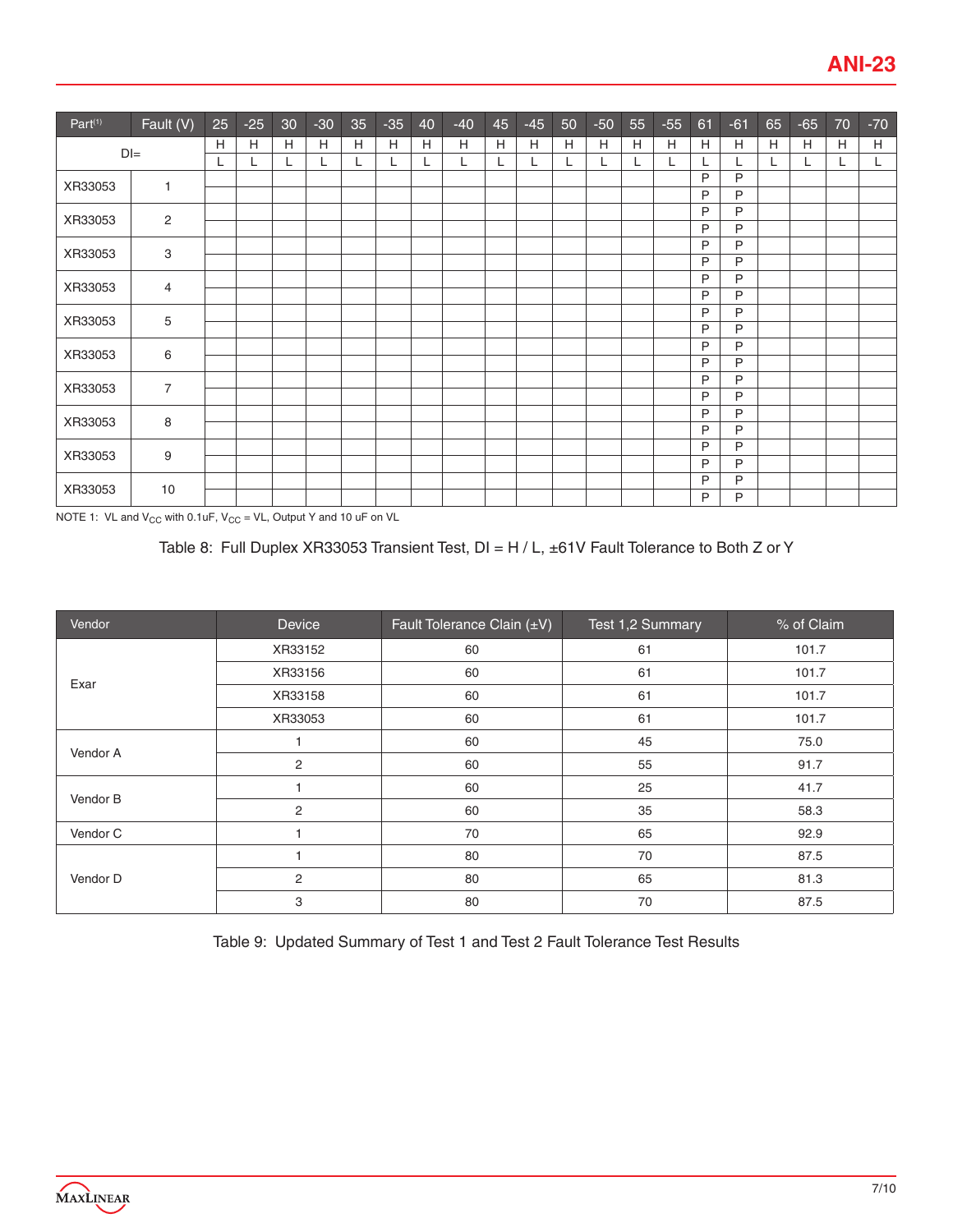# **Test 3: Sweep Voltage Test**

#### Test Procedure:

# 1.  $Vcc = VL = 0V$

- 2. Connect output Y (or Z) to DC power supply at 0V.
- 3. Power on device with  $Vcc = VL = 5V$ .
- 4. Set driver input  $DI = L$  (or H), slowly ramping-up voltage from (0 to  $\pm 80V$ ).
- 5. Record when failure occurs.

| Part <sup>(1)</sup>  | Fault $(\pm V)$ | $\mathbf 0$ | $\overline{5}$ | 10     | 15     | 20     | 25     | 30     | 35          | 40     | 45     | 50     | 55     | 55     | 60     | 65     | 70     | 75     | 80               | 85         |
|----------------------|-----------------|-------------|----------------|--------|--------|--------|--------|--------|-------------|--------|--------|--------|--------|--------|--------|--------|--------|--------|------------------|------------|
|                      | $D =$           | L           | L              | L      | L      | L      | L      | L      | L           | L      | L      | L      | L      | L      | L      | L      | L      | L      | L                | L          |
|                      |                 | H           | Н              | н      | H      | H      | Н      | н      | H           | H      | Н      | н      | н      | н      | н      | н      | н      | H      | H                | H          |
| Vendor A             | $\mathbf{1}$    | P           | P              | P      | P      | P      | P      | P      | P           | P      | P      | P      | P      | P      | P      | F      |        |        |                  |            |
| Device 1             |                 | P           | P              | P      | P      | P      | P      | P      | P           | P      | P      | P      | P      | P      | P      |        |        |        |                  |            |
| Vendor A             | 1               | P           | P              | P      | P      | P      | P      | P      | P           | P      | P      | P      | P      | P      | P      | P      |        |        |                  |            |
| Device 2             |                 | P           | P              | P      | P      | P      | P      | P      | P           | P      | P      | P      | P      | P      | P      | F      |        |        |                  |            |
| Vendor B<br>Device 1 | 1               | P           | P              | P      | P      | P      | P      | P      | P           | P      | P      | P      | P      | P      | P      | P      |        |        |                  |            |
|                      |                 | P           | P              | P      | P      | P      | P      | P      | P           | P      | P      | P      | P      | P      | P      | F      |        |        |                  |            |
| Vendor B             | 1               | P           | P              | P      | P      | P      | P      | P      | P           | P      | P      | P      | P      | P      | P      | P      |        |        |                  |            |
| Device 2             |                 | P           | P              | P      | P      | P      | P      | P      | P           | P      | P      | P      | P      | P      | P      | F      |        |        |                  |            |
| Vendor C<br>Device 1 | 1               | P           | P              | P      | P      | P      | P      | P      | P           | P      | P      | P      | P      | P      | P      | P      | P      | F      |                  |            |
|                      |                 | P           | P              | P      | P      | P      | P      | P      | P           | P      | P      | P      | P      | P      | P      | P      | P      |        |                  |            |
| Vendor C<br>Device 1 | $\overline{c}$  | P           | P              | P      | P      | P      | P      | P      | P           | P      | P      | P      | P      | P      | P      | P      | P      | P      |                  |            |
|                      |                 | P           | P              | P      | P      | P      | P      | P      | P           | P      | P      | P<br>P | P      | P      | P      | P      | P<br>P | F      |                  |            |
| Vendor D<br>Device 1 | 1               | P<br>P      | P<br>P         | P<br>P | P<br>P | P<br>P | P<br>P | P<br>P | P<br>P      | P<br>P | P<br>P | P      | P<br>P | P<br>P | P<br>P | P<br>P | P      | P<br>E |                  |            |
|                      |                 | P           | P              | P      | P      | P      | P      | P      | P           | P      | P      | P      | P      | P      | P      | P      | P      | F      |                  |            |
| Vendor D<br>Device 2 | 1               | P           | P              | P      | P      | P      | P      | P      | P           | P      | P      | P      | P      | P      | P      | P      | P      |        |                  |            |
|                      |                 | P           | P              | P      | P      | P      | P      | P      | P           | P      | P      | P      | P      | P      | P      | P      | P      | P      | P                | F          |
| Vendor D<br>Device 3 | 1               | P           | P              | P      | P      | P      | P      | P      | P           | P      | P      | P      | P      | P      | P      | P      | P      | P      | P                |            |
|                      |                 | P           | P              | P      | P      | P      | P      | P      | P           | P      | P      | P      | P      | P      | P      | P      | P      | F      |                  |            |
| XR33152              | 1               | P           | P              | P      | P      | P      | P      | P      | P           | P      | P      | P      | P      | P      | P      | P      | P      |        | Fail 73.4        |            |
|                      |                 | P           | P              | P      | P      | P      | P      | P      | P           | P      | P      | P      | P      | P      | P      | P      | P      | F      |                  |            |
| XR33152              | $\overline{c}$  | P           | P              | P      | P      | P      | P      | P      | P           | P      | P      | P      | P      | P      | P      | P      | P      |        | <b>Fail 72.8</b> |            |
|                      |                 | P           | P              | P      | P      | P      | P      | P      | P           | P      | P      | P      | P      | P      | P      | P      | P      |        |                  |            |
| XR33152              | 3               | P           | P              | P      | P      | P      | P      | P      | P           | P      | P      | P      | P      | P      | P      | P      | P      | F      |                  | Fail -72.7 |
| XR33156              | 1               | P           | P              | P      | P      | P      | P      | P      | P           | P      | P      | P      | P      | P      | P      | P      | P      | P      |                  | Fail -70.5 |
|                      |                 | P           | P              | P      | P      | P      | P      | P      | P           | P      | P      | P      | P      | P      | P      | P      | P      | F      |                  |            |
| XR33156              | $\overline{c}$  | P           | P              | P      | P      | P      | P      | P      | P           | P      | P      | P      | P      | P      | P      | P      | P      | F      | Fail 71.1        |            |
|                      |                 | P           | P              | P      | P      | P      | P      | P      | P           | P      | P      | P      | P      | P      | P      | P      | P      |        |                  |            |
| XR33158              | 1               | P           | P              | P      | P      | P      | P      | P      | P           | P      | P      | P      | P      | P      | P      | P      | P      |        |                  | Fail -72.8 |
|                      |                 | P           | P              | P      | P      | P      | P      | P      | P           | P      | P      | P      | P      | P      | P      | P      | P      | F      |                  |            |
| XR33158              | $\overline{c}$  | P           | P              | P      | P      | P      | P      | P      | P           | P      | P      | P      | P      | P      | P      | P      | P      | F      | Fail 73.2        |            |
|                      |                 | P           | P              | P      | P      | P      | P      | P      | P           | P      | P      | P      | P      | P      | P      | P      | P      |        |                  |            |
| XR33053              | 1               | P           | P              | P      | P      | P      | P      | P      | P           | P      | P      | P      | P      | P      | P      | P      | P      | F      | Fail 70.5        |            |
|                      |                 | P           | P              | P      | P      | P      | P      | P      | $\tilde{P}$ | P      | P      | P      | P      | P      | P      | P      | P      |        |                  |            |
| XR33053              | 2               | P           | P              | P      | P      | P      | P      | P      | P           | P      | P      | P      | P      | P      | P      | P      | P      | F      | Fail 71.5        |            |
|                      |                 | P           | P              | P      | P      | P      | P      | P      | P           | P      | P      | P      | P      | P      | P      | P      | P      |        |                  |            |

Table 10: Sweep Voltage Test Results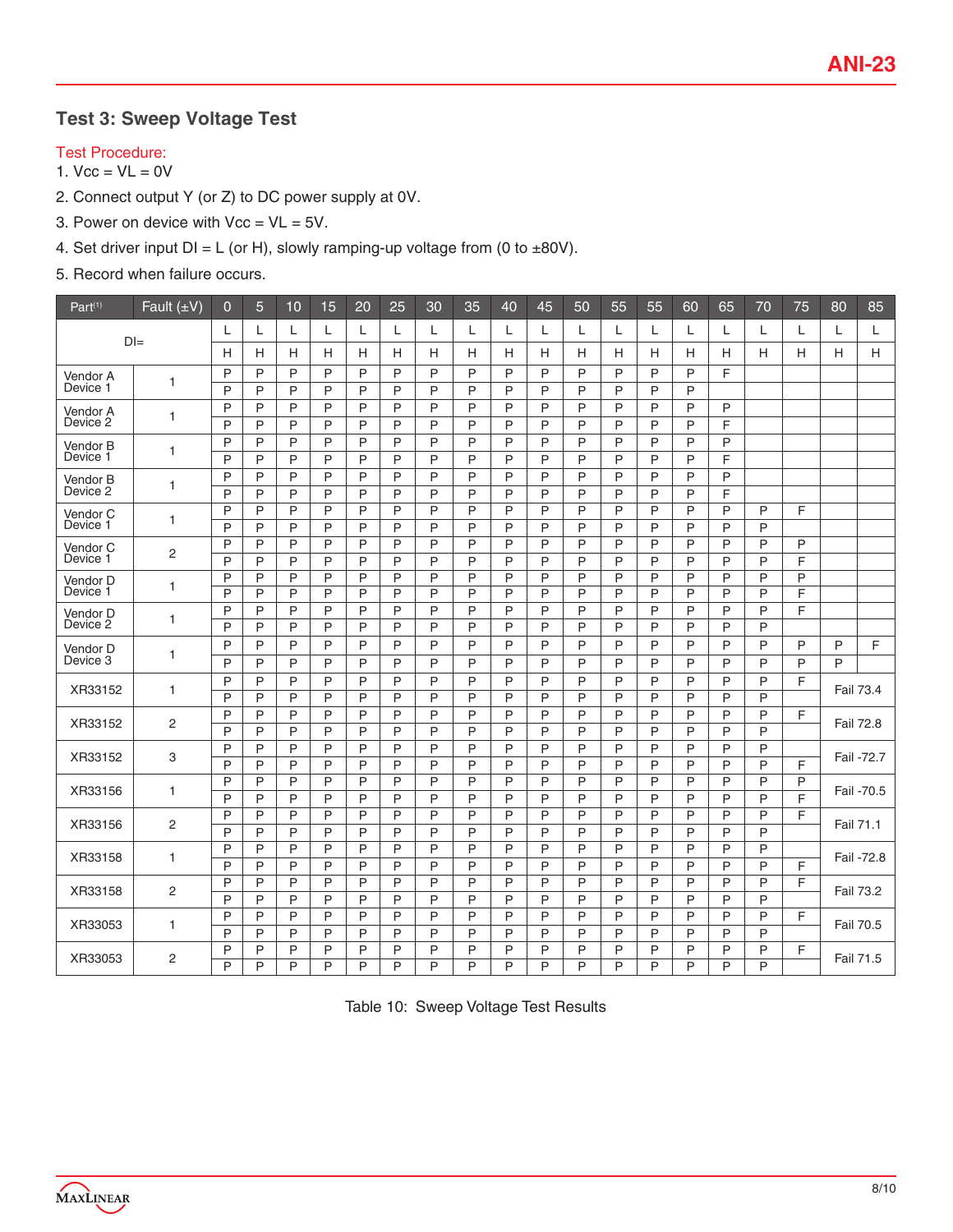| Vendor   | <b>Device</b>  | Fault Tolerance Clain (±V) | <b>Test 1 Summary</b> | % of Claim | <b>Test 3 Summary</b> | % of Claim |
|----------|----------------|----------------------------|-----------------------|------------|-----------------------|------------|
|          | XR33152        | 60                         | 61                    | 101.7      | 70                    | 116.7      |
| Exar     | XR33156        | 60                         | 61                    | 101.7      | 70                    | 116.7      |
|          | XR33158        | 60                         | 61                    | 101.7      | 70                    | 116.7      |
|          | XR33053        | 60                         | 61                    | 101.7      | 70                    | 116.7      |
| Vendor A |                | 60                         | 45                    | 75.0       | 60                    | 100.0      |
|          | $\overline{2}$ | 60                         | 55                    | 91.7       | 60                    | 100.0      |
| Vendor B |                | 60                         | 25                    | 41.7       | 60                    | 100.0      |
|          | $\overline{2}$ | 60                         | 35                    | 58.3       | 60                    | 100.0      |
| Vendor C |                | 70                         | 65                    | 92.9       | 70                    | 100.0      |
|          |                | 80                         | 70                    | 87.5       | 70                    | 87.5       |
| Vendor D | 2              | 80                         | 65                    | 81.3       | 70                    | 87.5       |
|          | 3              | 80                         | 70                    | 87.5       | 80                    | 100.0      |

# **Test 4: Long Term Fault Short Test**

#### Test Procedure:

Performed on XR33156 Full Duplex and XR33152 Half Duplex devices.

- 1. Device is powered off (Vcc =  $0V$ ), DI = 1Mbps input.
- 2. Connect Y and Z outputs to +61V
- 3. Power on device (Vcc = 5V). Record elapse time.
- 4. Power off device. Remove fault voltage.
- 5. Test Y/Z outputs (making sure that it is still functional after long term test).
- 6. Repeat Step 1 to Step 5 for -61V.

| XR33156 | Voltage |                 | Time     | <b>Note</b>                              |
|---------|---------|-----------------|----------|------------------------------------------|
| Number  | Start   | End             | Elapsed  |                                          |
| 38      | 61V     | 61 <sub>V</sub> | 36 hours | Both Y and Z are functional after 36 hrs |
| 38      | $-61V$  | $-61V$          | 36 hours | Both Y and Z are functional after 36 hrs |
| 39      | 61V     | 61 <sub>V</sub> | 36 hours | Both Y and Z are functional after 36 hrs |
| 39      | $-61V$  | $-61V$          | 36 hours | Both Y and Z are functional after 36 hrs |

#### Table 12: XR33156 Long Term Fault Short Test Results

| XR33152 | Voltage         |        | Time     | <b>Note</b>                              |
|---------|-----------------|--------|----------|------------------------------------------|
| Number  | Start           | End    | Elapsed  |                                          |
| 40      | 61 <sub>V</sub> | 61V    | 36 hours | Both Y and Z are functional after 36 hrs |
| 40      | $-61V$          | $-61V$ | 36 hours | Both Y and Z are functional after 36 hrs |
| 41      | 61 <sub>V</sub> | 61V    | 36 hours | Both Y and Z are functional after 36 hrs |
| 41      | -61 V           | -61 V  | 36 hours | Both Y and Z are functional after 36 hrs |

Table 13: XR33152 Long Term Fault Short Test Results